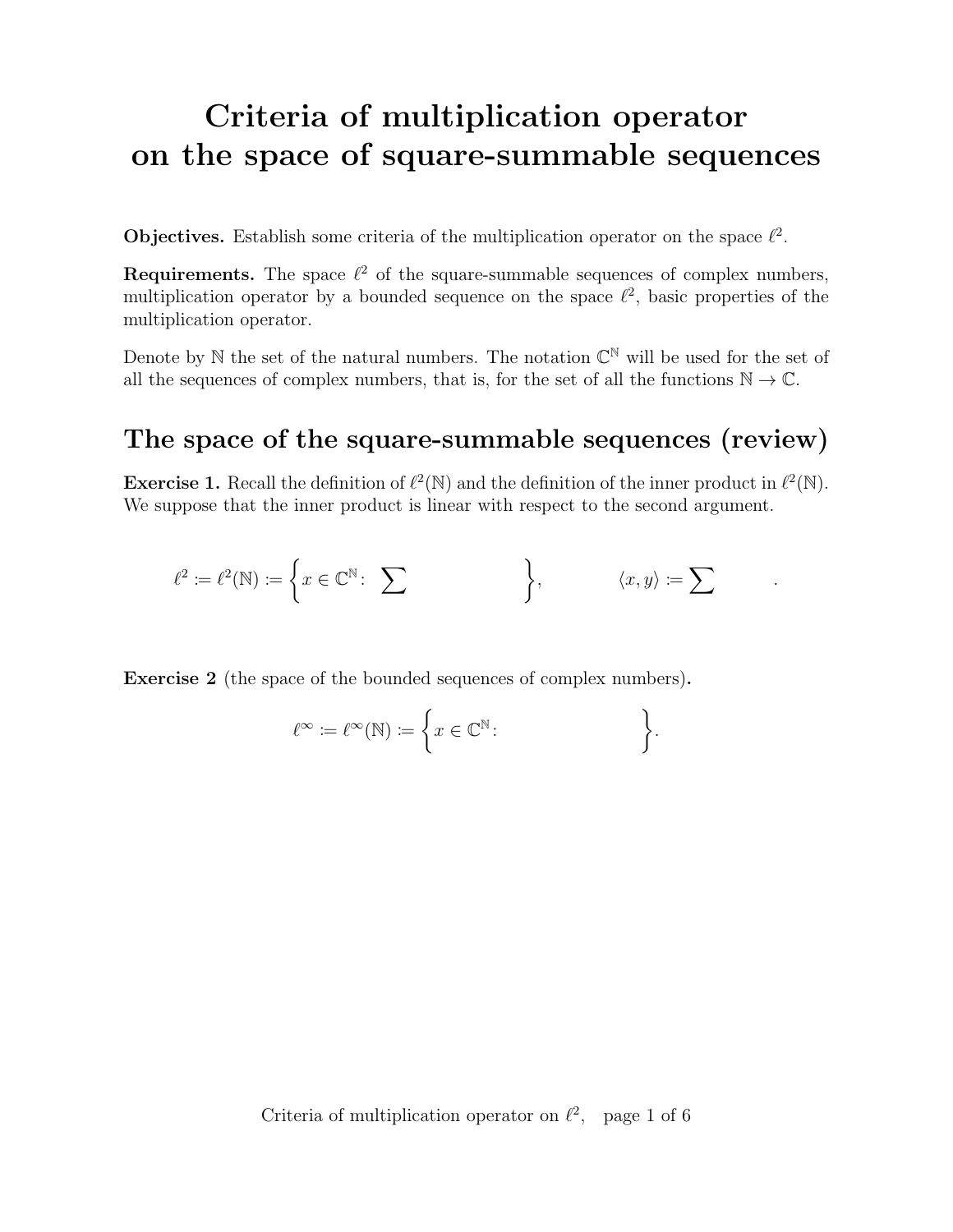### Canonical base of  $\ell^2$  (review)

**Exercise 3** (canonical base of  $\ell^2$ ). For every  $n \in \mathbb{N}$ , the sequence  $e_n$  is defined by:

$$
e_n := \big(\underbrace{\qquad}_{?}\big)_{j \in \mathbb{N}}.
$$

**Exercise 4.** Let  $x \in \ell^2$  and  $n \in \mathbb{N}$ . Calculate:  $\langle e_n, x \rangle =$ .

**Exercise 5.** It is known that  $(e_n)_{n \in \mathbb{N}}$  is an orthonormal base of  $\ell^2$ . Therefore every  $x \in \ell^2$ can be decomposed in the following manner:

$$
x = \sum_{n \in \mathbb{N}} \langle , \quad \rangle e_n = \sum_{n \in \mathbb{N}} \sum_{\gamma} e_n.
$$

**Exercise 6.** Let  $b \in \ell^2$  and  $k \in \mathbb{N}$  such that

$$
\forall j \in \mathbb{N} \qquad \langle e_j, b \rangle = 0.
$$

Find a formula for b.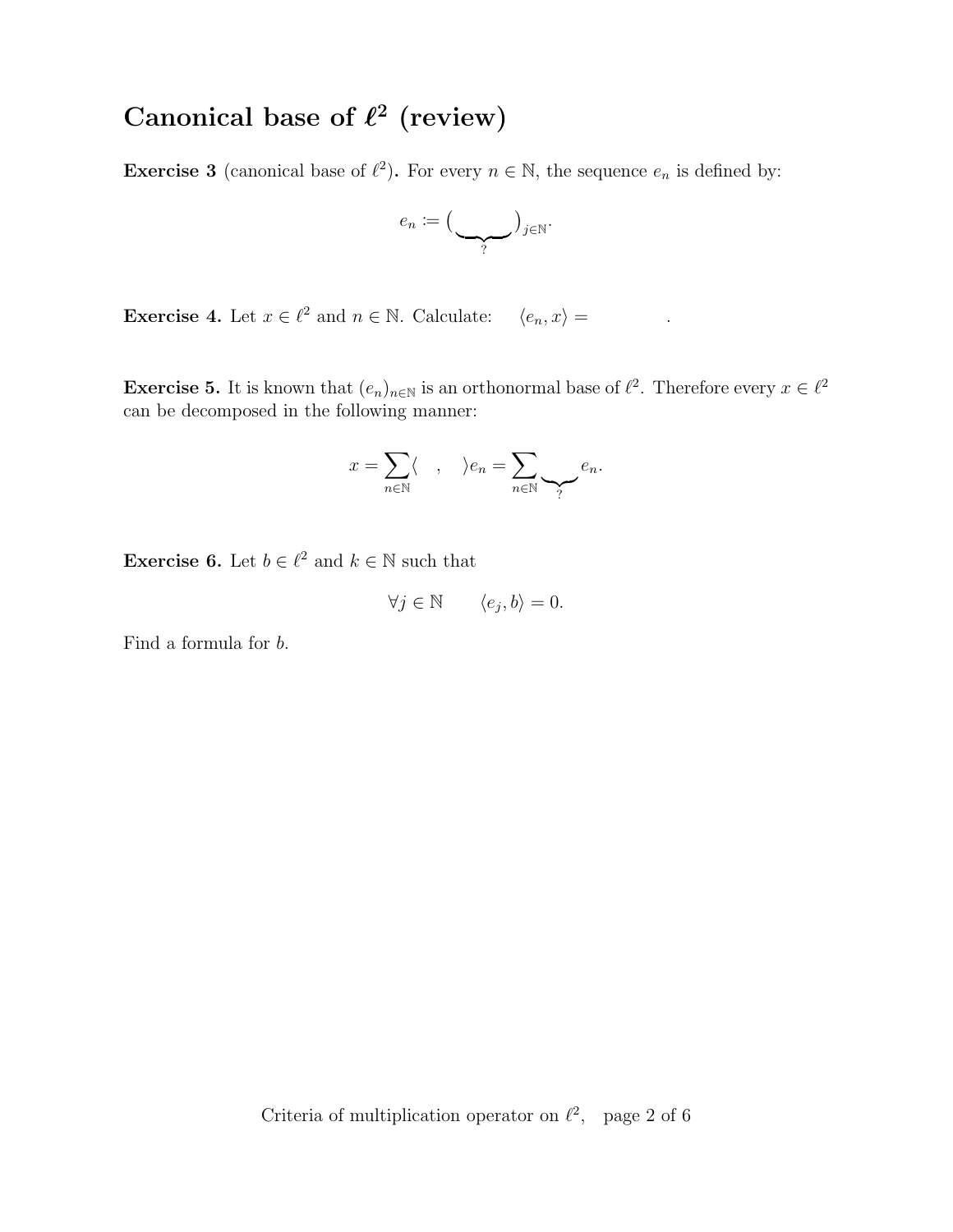### Definition and basic properties of the multiplication operator (review)

**Exercise 7** (point-wise product of sequences). Let  $x, y \in \mathbb{C}^{\mathbb{N}}$ . The *point-wise product* or *component-wise product* of the sequences x and  $y$  is defined by:

$$
\forall n \in \mathbb{N} \qquad (xy)_n \coloneqq \underbrace{\qquad \qquad}_{?}, \qquad \text{or} \qquad xy \coloneqq \bigl(\underbrace{\qquad \qquad}_{?}\bigr)_{n \in \mathbb{N}}.
$$

**Definition 1** (definition of the multiplication operator). Let  $a \in \ell^{\infty}$ . The multiplication operator by the sequence a is an operator  $\ell^2 \to \ell^2$  defined by:

$$
\forall x \in \ell^2 \qquad M_a x := \qquad \qquad \sum_i
$$
  

$$
\forall x \in \ell^2 \qquad \forall j \in \mathbb{N} \qquad (M_a x)(j) := \qquad \qquad \sum_i
$$

that is,

**Exercise 8** (norm of the multiplication operator). Let  $a \in \ell^{\infty}$ . Then  $M_a$  is bounded and



**Exercise 9** (algebraic operations with multiplication operators, review). Let  $a, b \in \ell^{\infty}$ and  $\lambda \in \mathbb{C}$ . Recall the formulas:

$$
M_a + M_b = \lambda M_a =
$$
  

$$
(M_a)^* = \lambda M_a M_b =
$$

Criteria of multiplication operator on  $\ell^2$ , page 3 of 6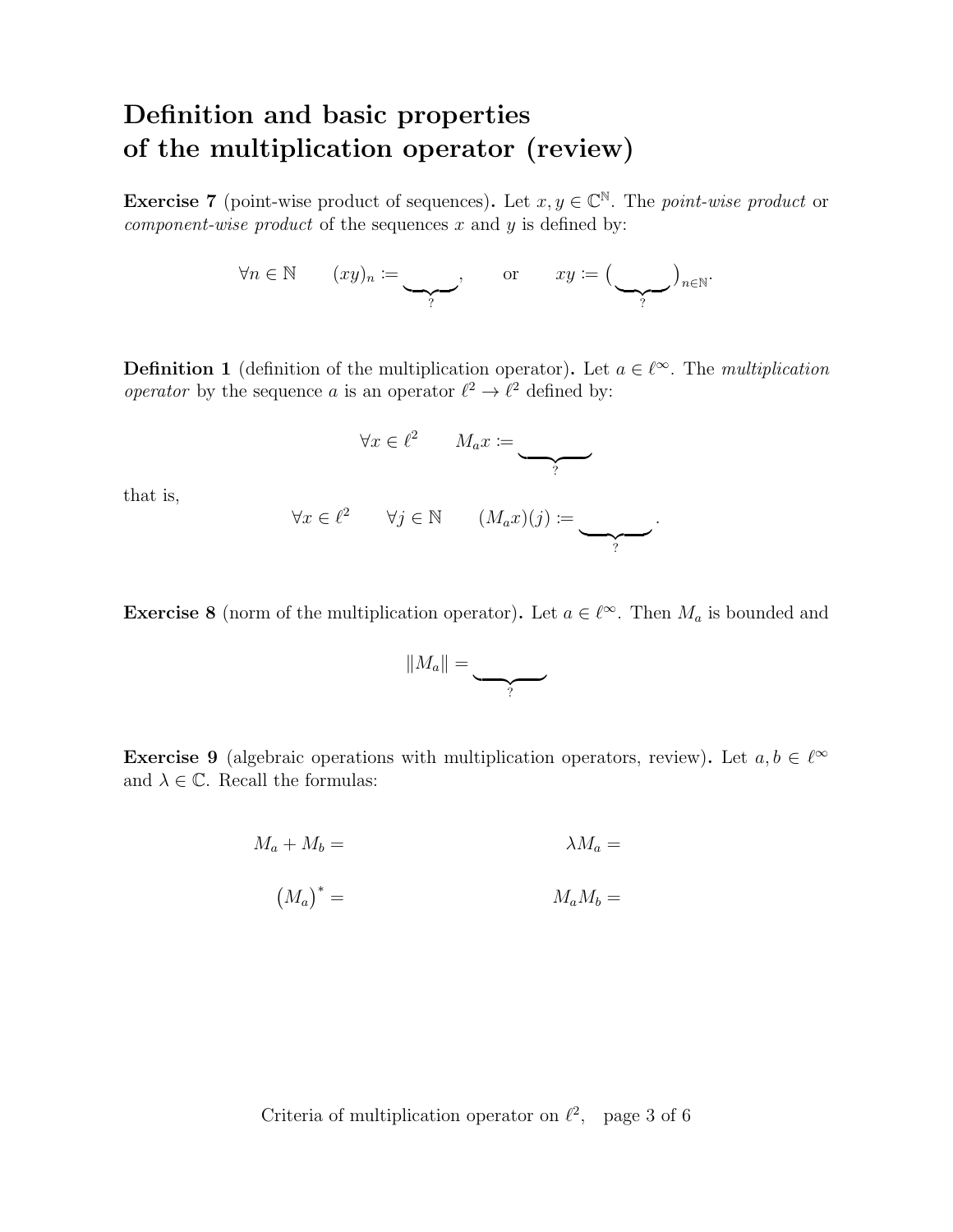## Invertibility and spectrum of the multiplication operator (review)

**Definition 2.** Let  $a \in \ell^{\infty}$ . Denote by  $CR(a)$  the closure of the range of a.

**Exercise 10** (criterion of invertibility of the multiplication operator). Let  $a \in \ell^{\infty}$ . Then the following three conditions are equivalent:

 $M_a$  is invertible  $\iff$   $\inf_{n \in \mathbb{N}} |a_n|$  $\overline{?}$  $\iff$  0  $\notin$  $\overline{?}$ .

If these conditions are fulfilled, then



**Exercise 11** (spectrum of the multiplication operator). Let  $a \in \ell^{\infty}$ . Then

$$
\mathrm{Sp}(M_a)=\underbrace{\qquad \qquad }_{?}.
$$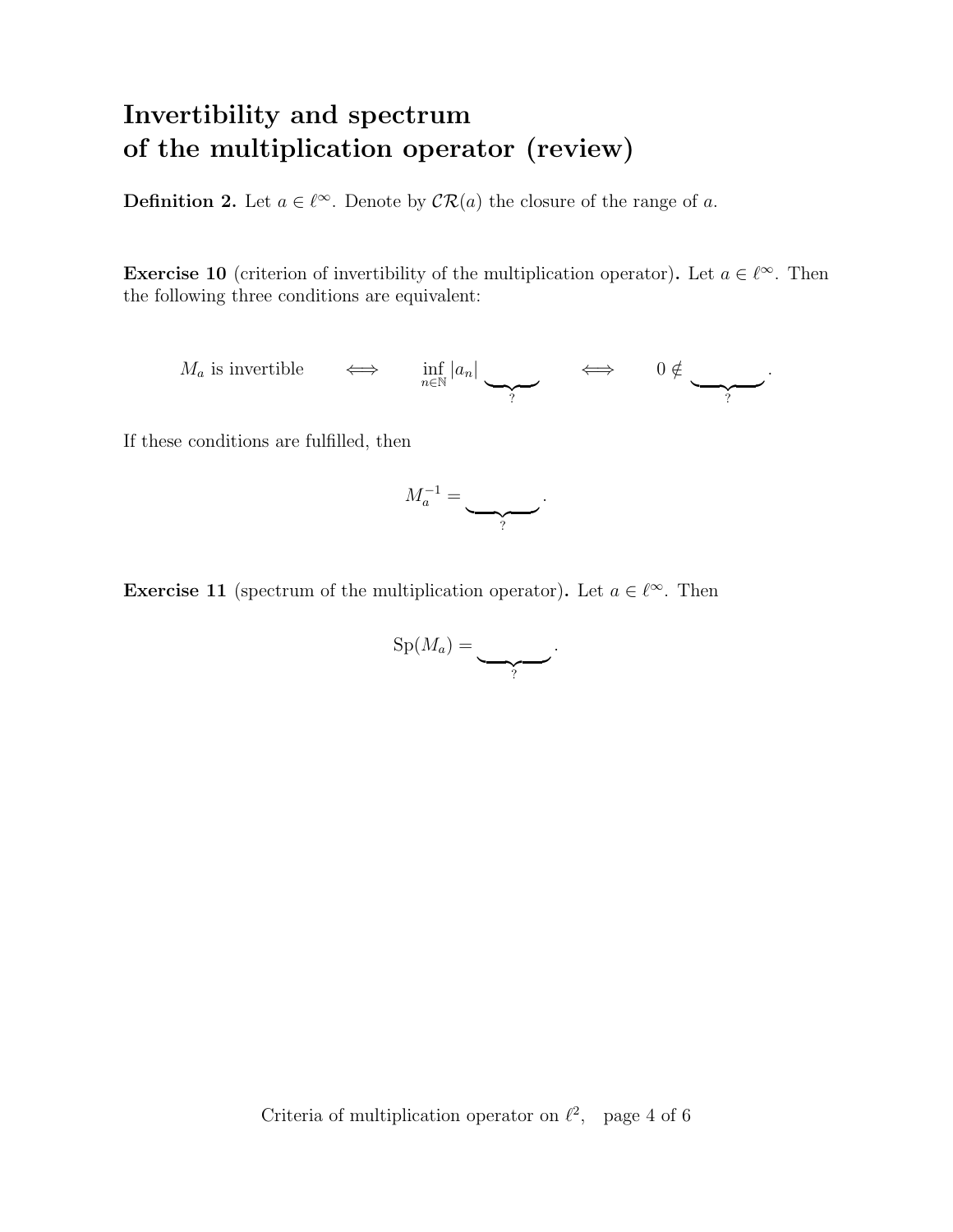#### Multiplication operator and canonical base

**Exercise 12.** Let  $a \in \ell^{\infty}$ ,  $x \in \ell^2$  and  $n \in \mathbb{N}$ . Calculate:

$$
\langle e_n, M_a x \rangle =
$$

**Exercise 13.** Let  $a \in \ell^{\infty}$  and  $x \in \ell^2$ . Prove that

$$
M_a x = \sum_{j \in \mathbb{N}} a_j \langle e_j, x \rangle e_j.
$$

**Exercise 14.** Let  $a \in \ell^{\infty}$  and  $j \in \mathbb{N}$ . Calculate:

$$
\langle e_j, M_a e_j \rangle =
$$

**Exercise 15.** Let  $a \in \ell^{\infty}$  and the sequence  $(\lambda_j)_{j \in \mathbb{N}}$  is defined by:

$$
\forall j \in \mathbb{N} \qquad \lambda_j \coloneqq \langle e_j, M_a e_j \rangle.
$$

Express a through  $\lambda_j$ .

**Exercise 16.** Let  $a \in \ell^{\infty}$  and  $j, k \in \mathbb{N}$  such that  $j \neq k$ . Calculate:

$$
\langle e_j, M_a e_k \rangle =
$$

Criteria of multiplication operator on  $\ell^2$ , page 5 of 6